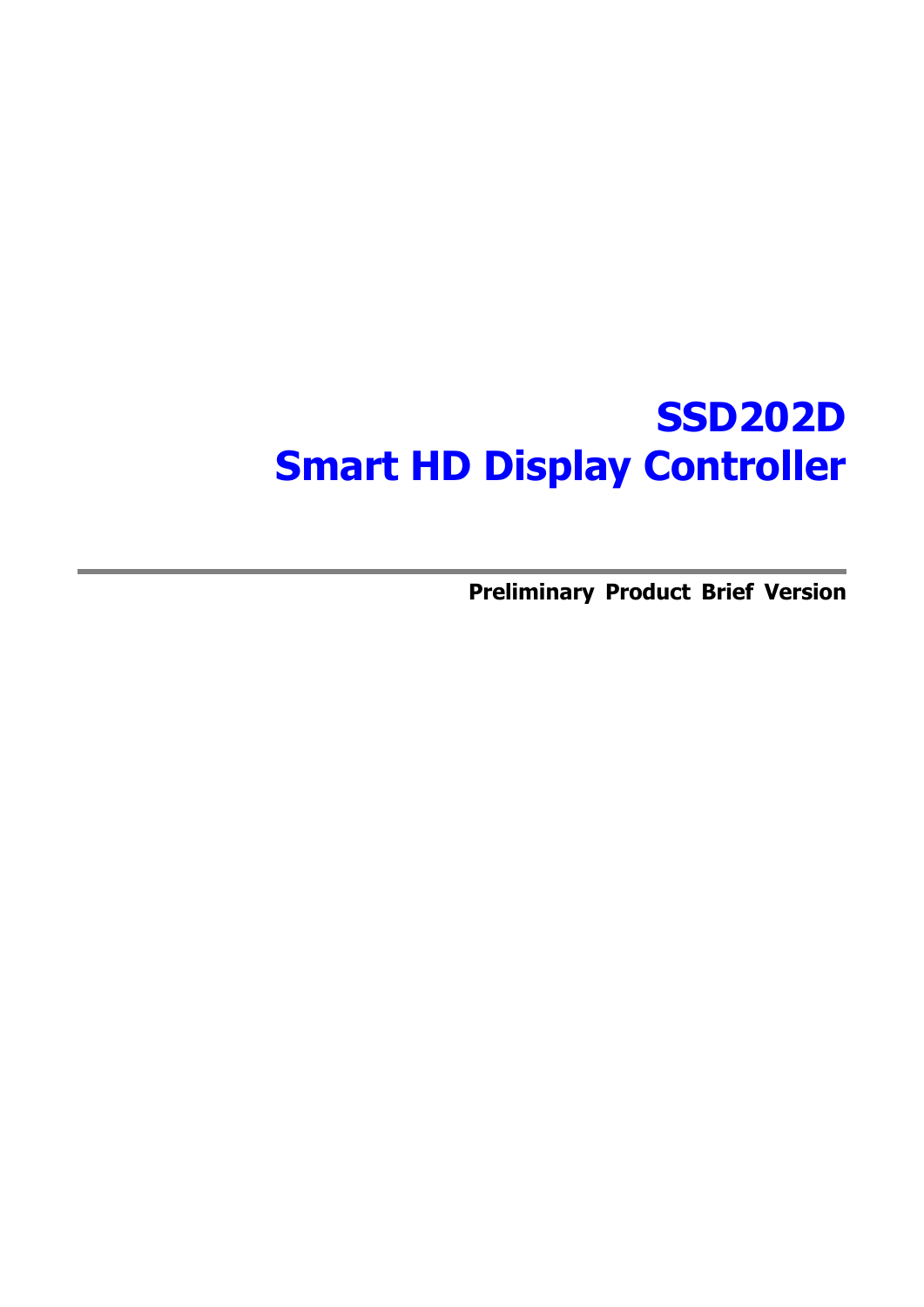© 2021 SigmaStar Technology Corp. All rights reserved.

SigmaStar Technology makes no representations or warranties including, for example but not limited to, warranties of merchantability, fitness for a particular purpose, non-infringement of any intellectual property right or the accuracy or completeness of this document, and reserves the right to make changes without further notice to any products herein to improve reliability, function or design. No responsibility is assumed by SigmaStar Technology arising out of the application or use of any product or circuit described herein; neither does it convey any license under its patent rights, nor the rights of others.

SigmaStar is a trademark of SigmaStar Technology Corp. Other trademarks or names herein are only for identification purposes only and owned by their respective owners.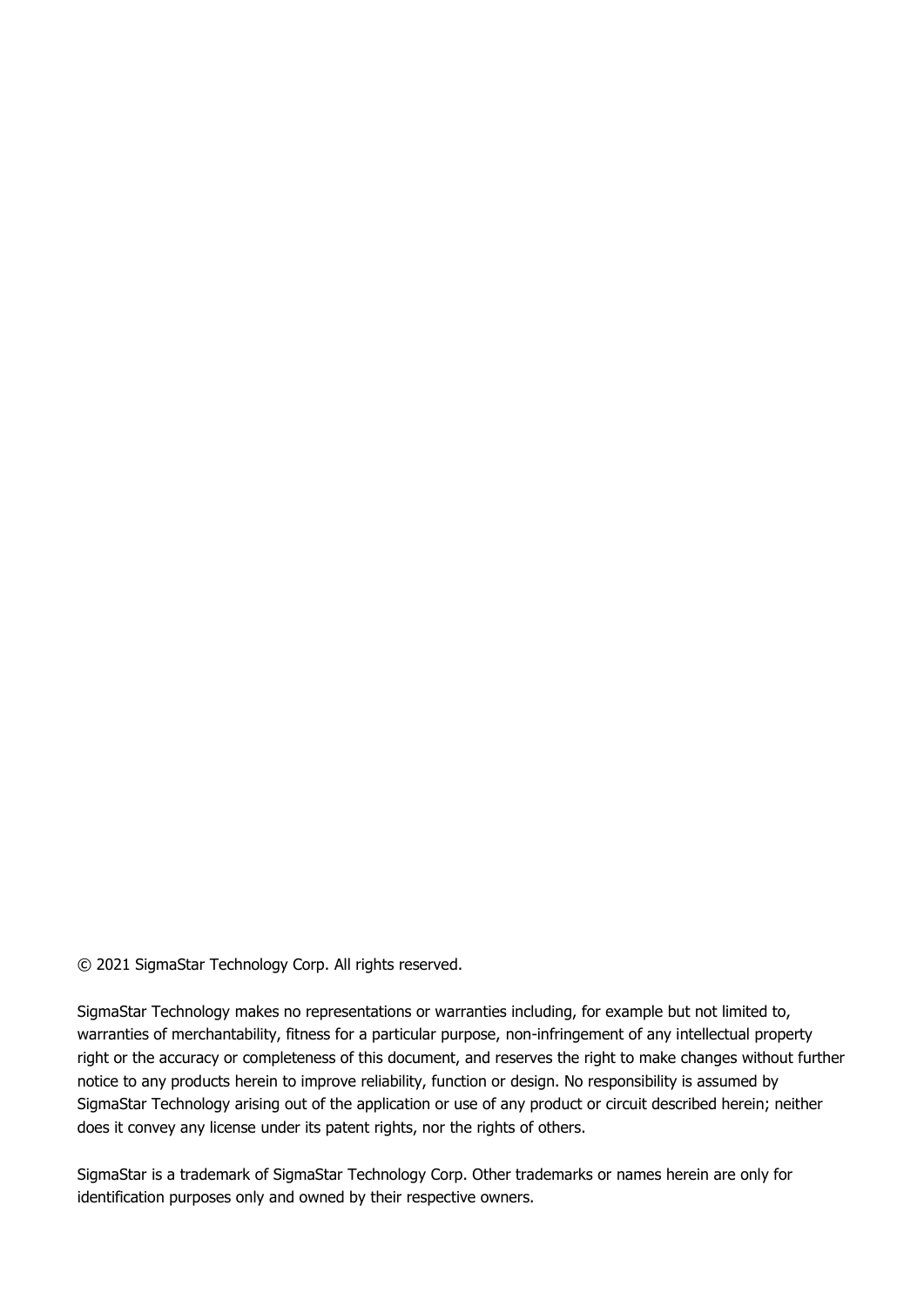## **FEATURES**

- **High Performance Processor Core** 
	- ARM Cortex-A7 Dual Core up to 1.2GHz
	- 32KB I-Cache/32KB D-Cache/256KB L2-Cache
	- Neon and FPU
	- Memory Management Unit for Linux support
	- DMA Engine
- H.264/AVC Decoder
	- Variable block size  $(16x16, 16x8, 8x16, 8x8,$ 8x4, 4x8 and 4x4)
	- CABAC/CAVLC support
	- Error detection, concealment and error resilience tools
	- Supports max. resolution 4M (2688x1520) or 4-channel FHD (1920x1080) with 30fps decode
- H.265/HEVC Decoder
	- I/P/B slices
		- − All intra-prediction modes
		- − All inter-prediction modes
	- Variable CTU size: 64x64 to 16x16
		- − Variable Prediction Unit (PU) size: 64x64 to 4x4
		- − Variable Transform Unit (TU) size: 32x32 to 4x4
	- High performance CABAC decoding
	- Sample Adaptive Offset (SAO)
	- Robust error concealment
	- Supports max. resolution 4M (2688x1520) or 4-channel FHD (1920x1080) with 30fps decode
- **JPEG Encoder** 
	- Supports JPEG baseline encoding
	- Supports YUV422 or YUV420 formats
	- Supports max. resolution FHD (1920x1080) with 15fps
- **Display Subsystem** 
	- Supports multi-window (max.  $4 + 1$  PIP) fetch, merge, and scale-up function
	- Built-in contrast, brightness, sharpness, and saturation control
	- TTL output up to HD 60fps with RGB565 or RGB666 or RGB888 format
- MIPI TX DSI 4-lane with max. 1.5Gbps and output up to FHD 60fps
- Supports FHD graphic layer with Index 4/8, ARGB1555/ARGB4444/ARGB8888, RGB565, and YUV422 format
- Supports UI/OSD layer with max. resolution FHD (1920x1080)
- Supports cursor layer with max. resolution 256x256
- 2D Graphics Engine
	- Line draw
	- Rectangle/gradient rectangle fill
	- Bitblt/Stretch Bitblt/Italic Bitblt
	- Palette mode  $(1/2/4/8$ -bit)
	- Format transformation
	- Color space conversion
	- Clipping
	- Alpha blending
	- Rotation/Mirror
	- Dither
- **Audio Processor** 
	- One mono ADC for microphone input
	- Two stereo DMIC inputs
	- One stereo DAC for lineout
	- Supports 8K/16K/32K/48KHz sampling rate audio recording
	- ADC Pre-Amp gain supports 0dB, 6dB, 13dB, 23dB, 30dB, and 36dB
	- ADC boost gain supports  $-6dB \sim 15dB$  or 0dB  $\sim$  21dB with interval 3dB
	- ADC digital gain supports  $-63.5dB \sim 33dB$ with interval 0.5dB, can be muted to zero
	- SNR of DR A-Weighted ADC  $> 90$ dB (@gain = 0dB)
- NOR/NAND Flash Interface
	- Supports 1/2/4-bit SPI-NOR / NAND (with ECC) flash with two chip selects
- **SDIO 2.0 Interface** 
	- Compatible with SDIO spec. 2.0, data bus 1/4 bit mode
	- Compatible with SD spec. 2.0, data bus 1/4 bit mode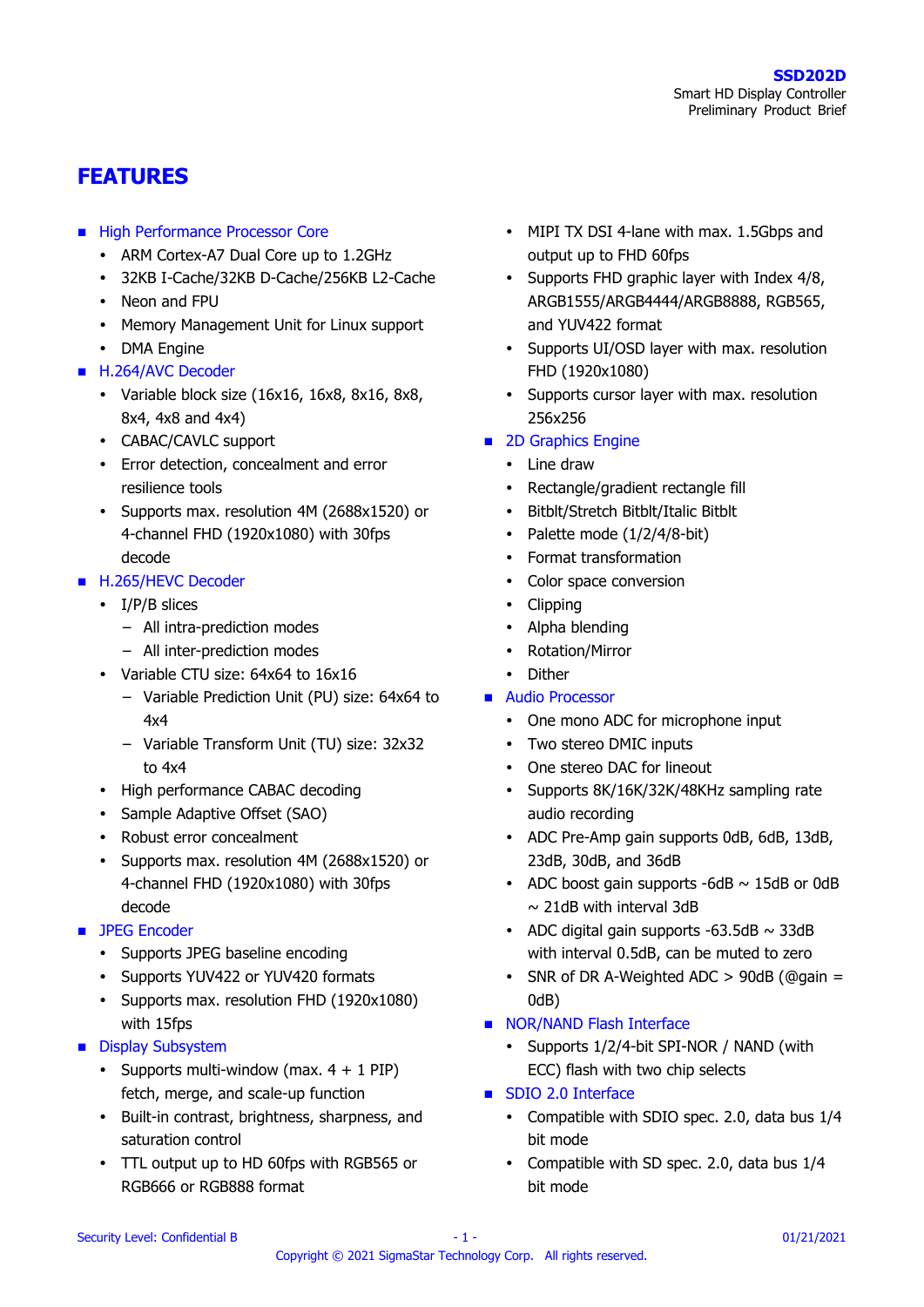- USB 2.0 Interface
	- Two high-speed USB2.0 hosts
	- Connects to external mouse, Wi-Fi, AI chip or hard disk
- **DRAM Memory** 
	- Supports 16-bit 1Gb DDR3 memory with max. 1866Mbps
	- Supports auto-refresh and self-refresh mode
- **Ethernet** 
	- Supports two Ethernet ports
	- Supports 10/100Mbps half/full-duplex
	- One built-in 10/100M Ethernet PHY
	- Supports one RMII to connect external PHY
	- Supports two LEDs for ePHY
- **Security Engines** 
	- Supports AES/DES/3DES/RSA/SHA-I/SHA-256
	- Supports secure booting
- Real Time Clock (RTC)
	- Built-in RTC working with 32.768 KHz crystal
	- Tick time interrupt (millisecond)
	- Supports ultra-low power (<3uA) RTC-mode for long battery application
- **Peripherals** 
	- Dedicated GPIOs for system control
	- Four PWM outputs
	- Three generic UARTs and one fast UART with flow control
	- Three generic timers and one watchdog timer
	- One SPI master
	- Two I2C masters
	- One IR input
- **Miscellaneous** 
	- Built-in efuse with 1024-bit to store device ID, AES key, chip configurations, etc.
	- Built-in power on reset (POR)
	- Built-in SAR ADC with 3-channel analog inputs for different kinds of applications
- Operating Voltage Range
	- Core: 0.9V
	- I/O:  $1.8V \sim 3.3V$
	- DRAM: 1.5V
	- Power Consumption: TBD.
	- Operation temperature -20 $\degree$ C ~ 85 $\degree$ C
- **Package** 
	- 128-pin QFN, 12.3mm x 12.3mm
	- Moisture Sensitivity Level: 3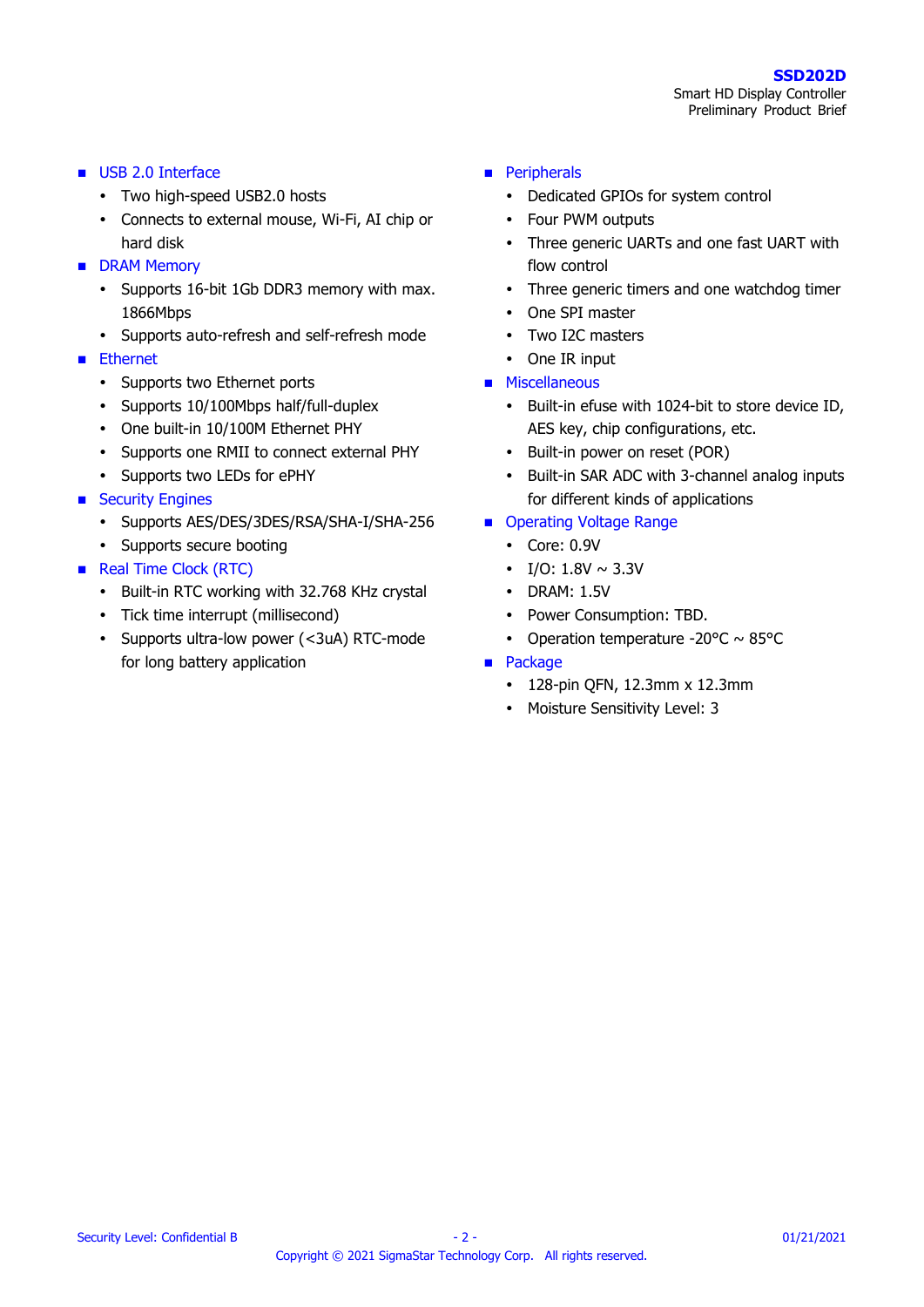## **BLOCK DIAGRAM**